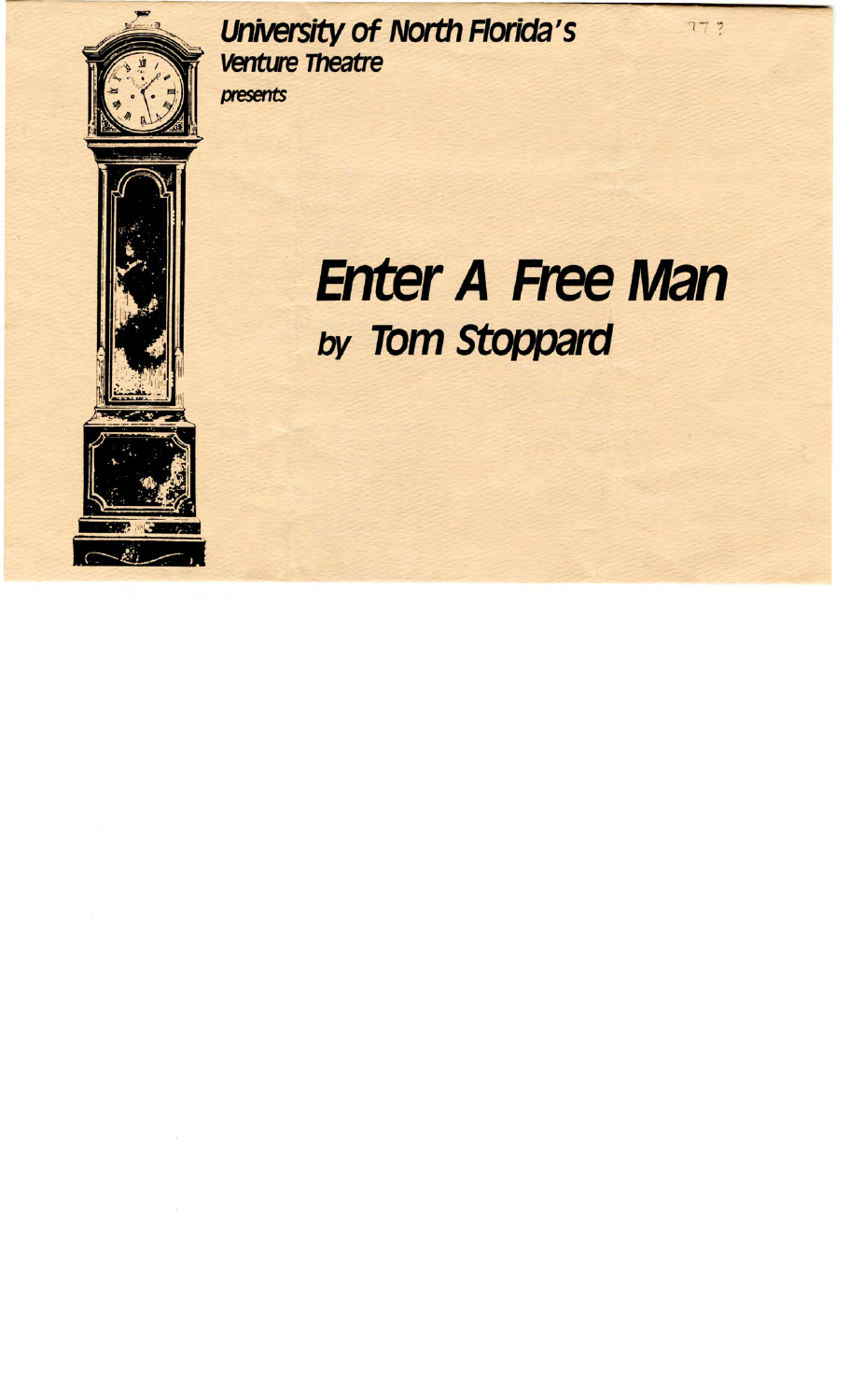## ENTER A FREE MAN

#### by

Tom Stoppard Directed by Mary Brumbaugh Designed by Dee Stockton

#### Cast

**George Riley Persephone Linda Harry Able Carmen Florence Brown** 

Harold D. Morgan Dale Clifford Trina Wharton Stephen G. Downie Douglas H. Green Jim Tobin Barbara Clapp Michael Harrington

*The play takes place in present-day North London.* 

There will be a fifteen minute intermission between acts one and two. The audience is requested to refrain from smoking in the auditorium.

## Production Staff

Assistant Director Stagemanager Assistant stagemanager **Properties** Lighting

**Sound Make-up** 

**Costumes** 

**Technical Director Audio track Set construction** 

Marian Downie Ski Gapinski Sherry Kujawa Bill Elliott Keith Baker Alan Cassill Tom Joiner Tommie Roberts Kathy Stephenson Sue Dealy Karla Owen Rose Metter Jeff Ratchford Nika Allen Carlton Godwin Dee Stockton Reede Stockton Nika Allen, Keith Baker, Ski Gapinski, Rose Metter, Sherry Kujawa, Bill Elliott, Alan Cassill, Tom Joiner, Carlton Godwin, Tommie Roberts, Jeff Ratchford, Kathy Stephenson, Sue Dealy, Reede Stockton, Jim Tobin, Steve Downie, Doug Green, Loris Kaplan, Ken Baggett

**Director of Venture Theatre** 

Jane Elizabeth Decker

We would like to give special thanks to Bill Caldwell, The Cloth World, Margaret Davis, Jane Decker, Mr. and Mrs. Downie, Emma Fay, Tom Hurst, Scott Furniture Company, Richard McMillin, Tramps, Gene Romano, Public Affairs Office of Mayport Naval Station, Malabar Lounge, Fred Simmons, Gerson Yessin and UNF Bookstore, Council of the Arts, Student Government Association, Duplicating, Finance and Accounting, Instructional Communications, Physical Facilities, Purchasing, and Security.

# *ABOUT THIS PRODUCTION*

This production is sponsored by the UNF Council of the Arts and is funded by the UNF Student Government Association. Venture Theatre was founded four years ago with the hope that a new type of theatre could grow in Jacksonville. We feel that theatre is a means of learning about ourselves, those around us, and our society, and is an exciting, viable way of communicating these discoveries.

*Enter a Free Man* is the earliest play by British playwright Tom Stoppard. It was first produced in London in 1968. Unlike Stoppard's later plays, it is realistic and emphasizes characterization.

FORTHCOMING COUNCIL OF THE ARTS EVENTS

| November 14-December 2 | Professional Artists Exchange Show,<br><b>UNF Library</b>                 |
|------------------------|---------------------------------------------------------------------------|
| November 29            | <b>Professional Artists Exchange Program</b><br>Assembly Hall, 12:30 p.m. |
| January 9-27           | <b>Oscar Bailey Art Show</b><br><b>UNF Library</b>                        |
| February 6-24          | <b>Faculty Show, Paul Ladnier</b><br><b>UNF Library</b>                   |
| <b>January 21</b>      | <b>William Brown Recital</b><br>Assembly Hall, 8:30 p.m.                  |